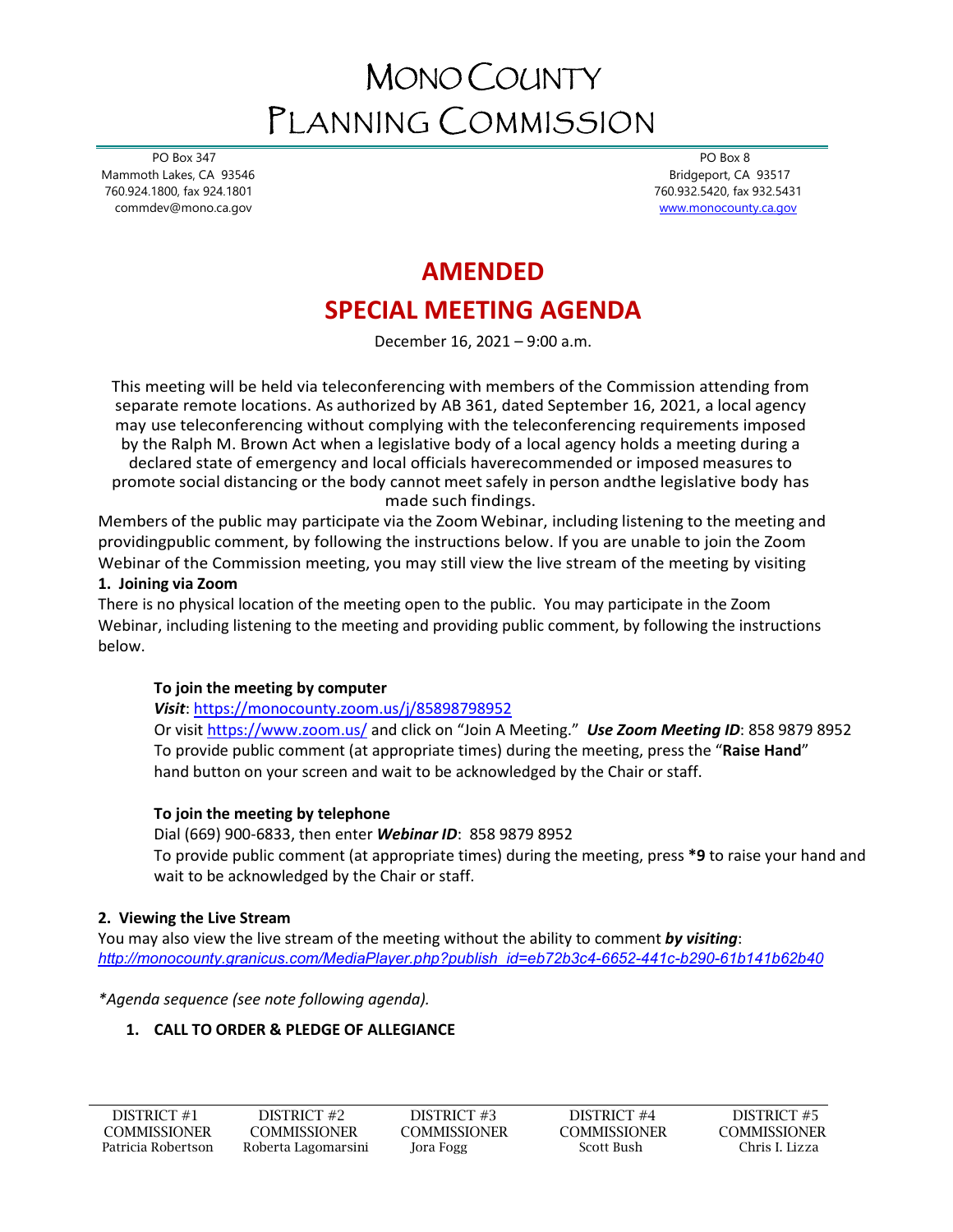**2. PUBLIC COMMENT**: Opportunity to address the Planning Commission on items not on the agenda. Please refer to the Teleconference information section to determine how to make public comment for this meeting.

### **3. MEETING MINUTES**

**A.** Review and adopt minutes of November 18, 2021

## **4. ADOPT RESOLUTION AB 361 TO CONTINUE DIGITAL MEETINGS**

#### **5. PUBLIC HEARING**

**A. 9:05 a.m. VARIANCE 21-004/Miller.** The project proposes to reduce the required front yard setback from 20' to 5' for the purpose of constructing a carport. The property, 214 Skyline Drive, June Lake (APN 015-060-039), is developed with a single-family residence. The property is designated Single-Family Residential and is 0.29 acres. Development is constrained on the property due to the topography and rock features. The carport is intended to protect the owner and property from snow shedding off the roof. *Staff: Michael Draper*

#### **6. WORKSHOP**

No items

- **7. REPORTS**
	- **A. Director**
	- **B. Commissioners**

## **8. INFORMATIONAL**

**A. Board of Forestry and Fire Protection's November 22, 2021 Draft Minimum Fire Safe Regulations [https://www.rcrcnet.org/sites/default/files/useruploads/Documents/Barbed\\_Wire/Decem](https://www.rcrcnet.org/sites/default/files/useruploads/Documents/Barbed_Wire/December_03_2021/rpc-2-d-draft-state-minimum-fire-safe-regulations-revisions-nov-22_ada.pdf)**

**[ber\\_03\\_2021/rpc-2-d-draft-state-minimum-fire-safe-regulations-revisions-nov-22\\_ada.pdf](https://www.rcrcnet.org/sites/default/files/useruploads/Documents/Barbed_Wire/December_03_2021/rpc-2-d-draft-state-minimum-fire-safe-regulations-revisions-nov-22_ada.pdf)**

**9. ADJOURN** to January 20, 2022

**NOTE:** Although the Planning Commission generally strives to follow the agenda sequence, it reserves the right to take any agenda item – other than a noticed public hearing – in any order, and at any time after its meeting starts. The Planning Commission encourages public attendance and participation.

In compliance with the Americans with Disabilities Act, anyone who needs special assistance to attend this meeting can contact the Commission secretary at 760-924-1804 within 48 hours prior to the meeting to ensure accessibility (see 42 USCS 12132, 28CFR 35.130).

Full agenda packets, plus associated materials distributed less than 72 hours prior to the meeting, will be available by request for public review by contacting the Community Development offices in Mammoth Lakes (760-924-1800). Agenda packets are also posted online at [www.monocounty.ca.gov](http://www.monocounty.ca.gov/) / departments / community development / commissions & committees / planning commission, on the Mono County calendar, and emailed to the distribution list. For inclusion on the e-mail distribution list, send request to [hwillson@mono.ca.gov.](mailto:hwillson@mono.ca.gov)

Commissioners participate from a remote location per COVID public health precautions. Interested persons may appear before the Commission at the digital meeting to present testimony for public hearings, or prior to